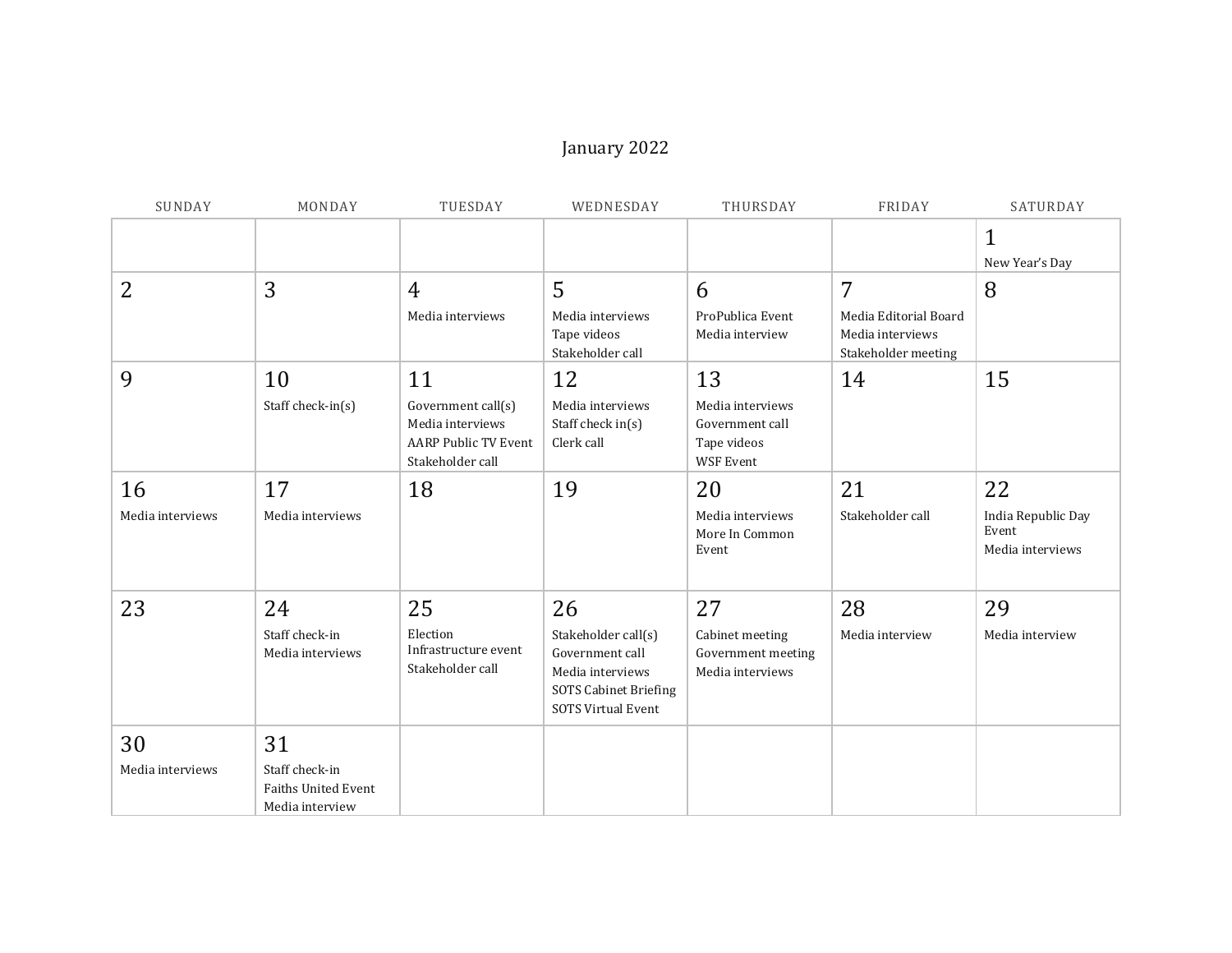## February 2022

| SUNDAY                | MONDAY                                                                                                                       | TUESDAY                          | WEDNESDAY                                                                         | THURSDAY                                                                                                                                                          | FRIDAY                                    | SATURDAY |
|-----------------------|------------------------------------------------------------------------------------------------------------------------------|----------------------------------|-----------------------------------------------------------------------------------|-------------------------------------------------------------------------------------------------------------------------------------------------------------------|-------------------------------------------|----------|
|                       |                                                                                                                              | $\mathbf{1}$<br>Media interviews | $\overline{2}$<br><b>States United Event</b><br>Media interview<br>Staff check-in | 3                                                                                                                                                                 | $\overline{4}$<br><b>Cabinet Briefing</b> | 5        |
| 6                     | $\overline{7}$<br>Staff check-in                                                                                             | 8                                | 9<br>Stakeholder call(s)<br>Media interviews<br>Staff check-in                    | 10<br>Cabinet meeting<br>Lapeer Co Bar<br><b>Association Event</b><br>Media interview<br><b>Trusted Election Fund</b><br>Event<br><b>Birmingham Next</b><br>Event | 11                                        | 12       |
| 13                    | 14<br>Staff check-in<br>Government call(s)                                                                                   | 15                               | 16<br>Staff check-in                                                              | 17<br>John Hopkins<br>Democracy Event                                                                                                                             | 18<br>John Hopkins<br>Democracy Event     | 19       |
| 20<br>Media interview | 21<br>Presidents' Day/State<br>Holiday<br>America Constitution<br>Society Event                                              | 22<br>Staff check-in             | 23<br>Staff check-in                                                              | 24<br><b>Cabinet Meeting</b><br><b>ASPA MICAP Event</b>                                                                                                           | 25<br>Annual Brotherhood<br>Banquet       | 26       |
| 27                    | 28<br><b>NASS Virtual Winter</b><br>Conference<br>Staff check-in<br>Future Hindsight<br>Podcast<br>Task Force on WIS<br>call |                                  |                                                                                   |                                                                                                                                                                   |                                           |          |